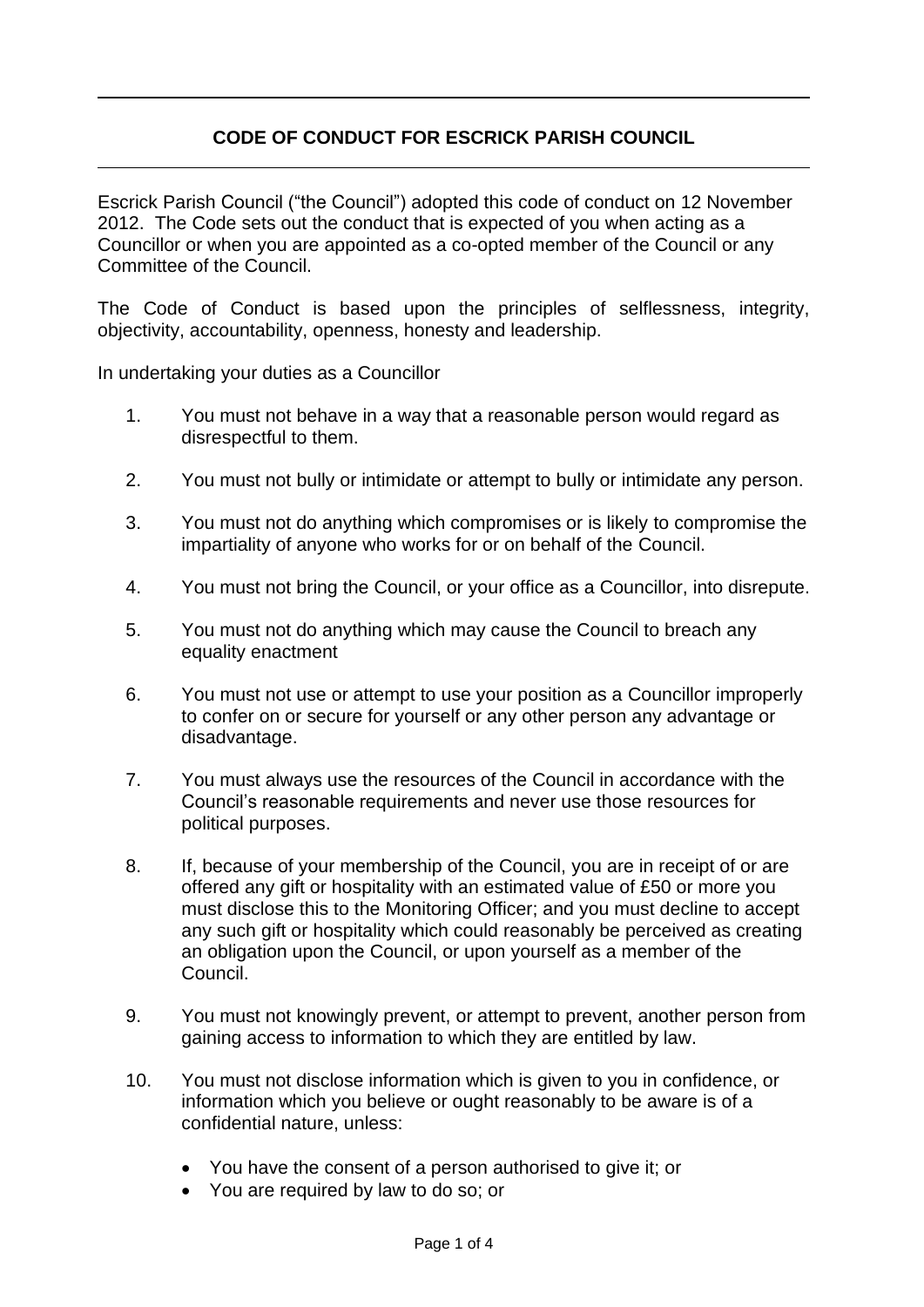- The disclosure is made to a third party for the purpose of obtaining professional advice, provided that the third party agrees not to disclose the information to any other person; or
- The disclosure is reasonable, in the public interest, made in good faith, and made in compliance with the reasonable requirements of the Council.
- 11. You must not take part in the scrutiny of any decision you have been involved in making – except that you may provide evidence or opinion to those undertaking the scrutiny process.
- 12. The Council's Monitoring Officer will maintain a Register of Interests for Councillors and Co-opted members. Subject to paragraph 16, you must register your interests in the Council's Register of Interests. In this code of conduct "your interests" means any disclosable pecuniary interest as defined in paragraph 14 below and also those other interests set out in paragraph 15, where those interests are held in either case
	- by you, or
	- to your knowledge, by your spouse or civil partner, by a person with whom you are living as husband and wife, or by a person with whom you are living as if you were civil partners.
- 13. You must register information regarding your interests by giving written notice to the Monitoring Officer, who maintains the Register; and you must give such notice:
	- before the end of 28 days beginning with the day of your appointment as a member of the Council; and/or
	- before the end of 28 days beginning with the date of any change in your interests.
- 14. The following are disclosable pecuniary interests referred to within paragraph 12:
	- Your employment, office, trade, profession or vocation carried on for profit or gain;
	- Any payment or provision of any other financial benefit (other than from the Council) made or provided in respect of any expenses incurred by you in carrying out your duties as a Councillor or co-opted member or towards your election expenses including any payment or financial benefit from a Trades Union;
	- Any contract which is made between you (or a body in which you have a beneficial interest) and the Council for the provision of goods or services or the exchange of works and which has not been fully discharged;
	- Any beneficial interest which you have in land which is within the Council's area
	- Any licence you hold either alone or jointly with others to occupy land in the Council's area for a month or longer;
	- Any tenancies where you know that the Council is the landlord and that the tenant is a body in which you have a beneficial interest
	- Any beneficial interest in securities in a body where you know that body has a place of business in the Council's area and either
		- 1. the total nominal value of the securities exceeds £25,000 or one hundredth of the total share capital or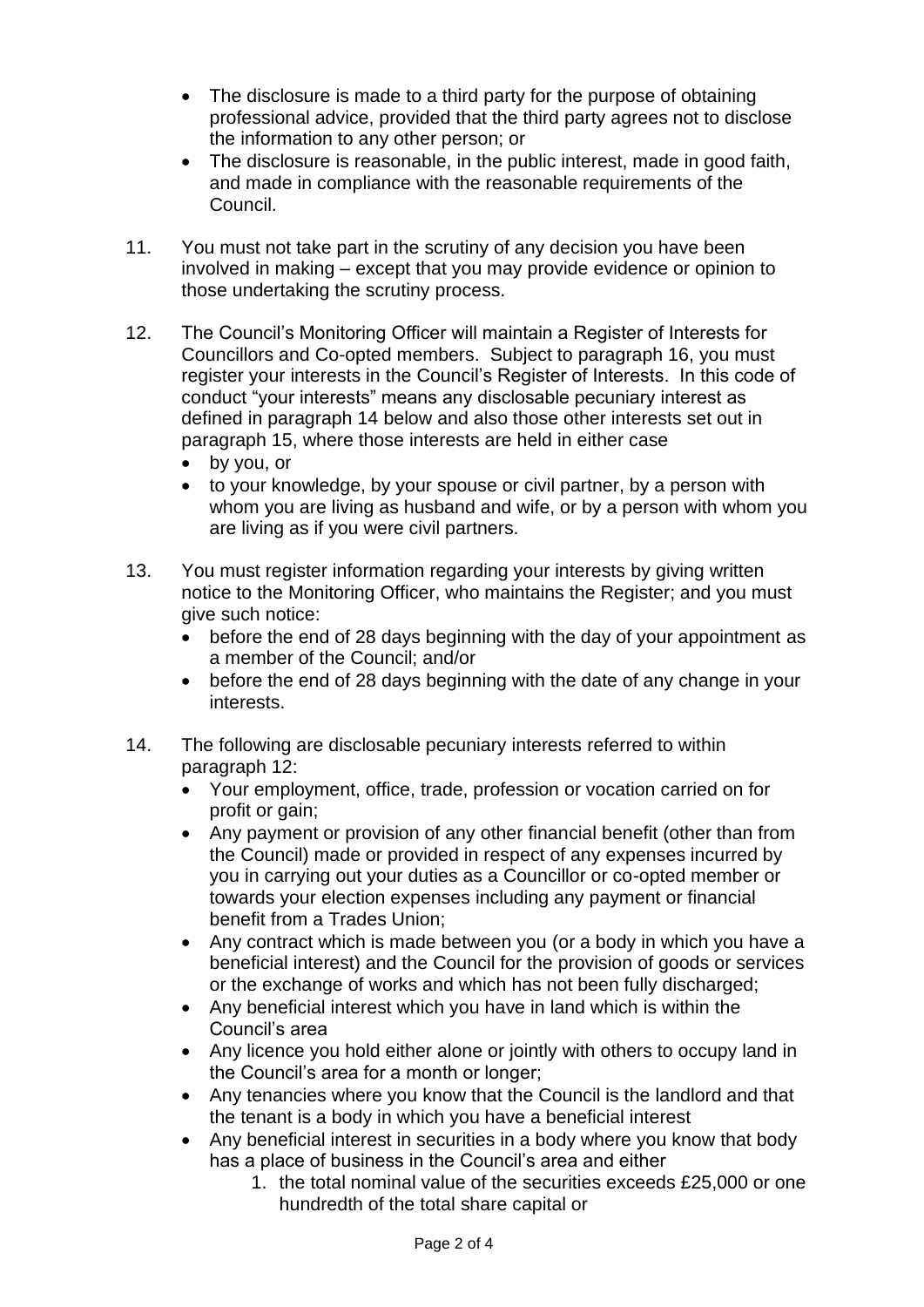- 2. if the share capital of the body is more than one class, the total nominal value of the shares of any one class in which you have a beneficial interest exceeds one hundredth of the total issued share capital in that class.
- 15. The following are the other interests referred to within paragraph 12:
	- Your membership of any body to which you are appointed by the Council;
	- Your membership of any public body;
	- Your membership of any charitable body;
	- Your membership of any political party, trade union, or other body where one of the principal purposes of that body is to influence public opinion or policy;
- 16. Where you consider that disclosure of the details of any of your interests could lead to you, or a person connected with you, being subject to violence or intimidation, you should tell the Monitoring Officer; and if the Monitoring Officer agrees, a note will be made in the register to the effect that you have a registerable interest, details of which are withheld under Section 32 of the Localism Act 2011.
- 17. Where you attend a meeting of the Council, or of a Committee of the Council, and you are, or ought reasonably to be, aware that any of your interests are relevant to an item of business which is being considered, then unless the interest is one which has been registered under paragraph 12, you must disclose to that meeting the existence and nature of that interest at the commencement of that item of business, or when the interest becomes apparent, if later.
- 18. Where you attend a meeting of the Council, or of a Committee of the Council, and you are, or ought reasonably to be, aware that a decision in relation to any item of business which is to be transacted might reasonably be regarded as affecting your well being or financial position, or the well being or financial position of a person described in paragraph 19 to a greater extent than the majority of inhabitants of the Councils area, then you must disclose to that meeting the existence and nature of that interest at the commencement of that item of business, or when the interest becomes apparent, if later.
- 19. The persons referred to in paragraph 18 are:
	- (a) a member of your family;
	- (b) any person with whom you have a close association;
	- (c) in relation to persons described in (a) and (b), their employer, any firm in which they are a partner, or company of which they are a director or shareholder.
- 20. You must comply with the Procedure Rule/standing Order adopted by the Council which requires Councillors to leave the room and take no part during that part of any meeting at which a matter in which you have a disclosable pecuniary interest is being discussed.